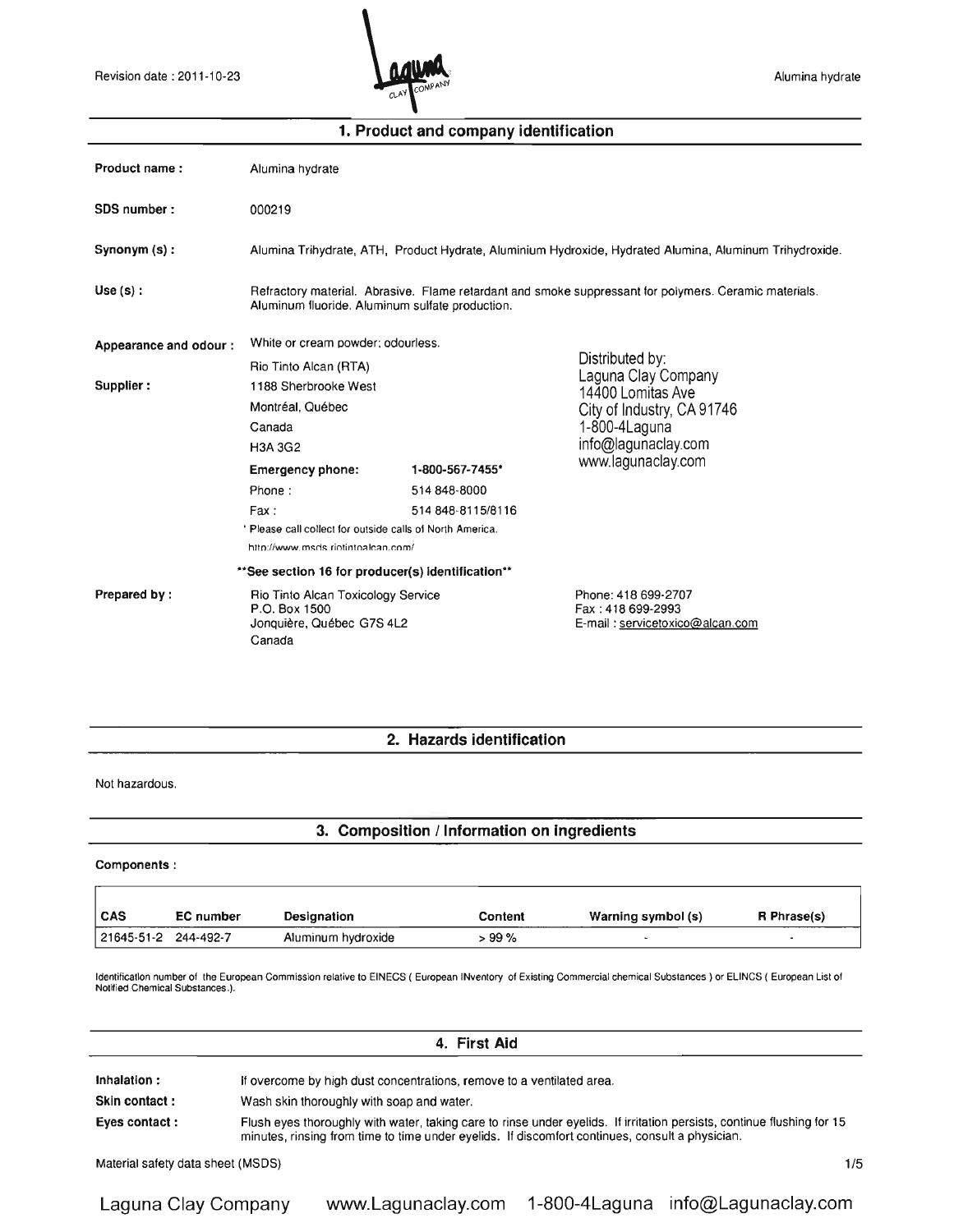Ingestion : Not applicable



*2/5*

## 5. Fire fighting measure (s)

Extinguishing media: Non combustible. Hazardous combustion product(s) :

Not applicable

## 6. Accidental realease measures

Environmental protection / cleaning method(s):

Collect solids. Recycle if possible.

## 7. Handling and storage

Handling precautions: Avoid generating dust during handling.

Storage conditions : Not applicable

## 8. Exposure controls / Personal protection

Exposure controls / personal protection:

Provide general and local ventilation to maintain concentrations of air contaminants below recommended standards. Wear eye and respiratory protection (goggles and mask), or a full-face respirator if necessary.

Exposure limits:

| <b>CAS number</b> | <b>Designation</b> | <b>Exposure limits</b> |      |            |                 |      |
|-------------------|--------------------|------------------------|------|------------|-----------------|------|
| 1344-28-1         | Aluminum oxide     | <b>ACGIH (TLV®)</b>    | TWA: | 10 $ma/m3$ | STEL:           | none |
|                   | <b>Total dust</b>  | <b>OSHA (PEL)</b>      | TWA: | 15 $ma/m3$ | <b>CEILING:</b> | none |
|                   |                    | <b>OELs</b>            | AEL: | 10 $ma/m3$ | SEL:            | none |
|                   | Respirable dust    | OSHA ( PEL)            | TWA: | 5 $ma/m3$  | <b>CEILING:</b> | none |

(ACGIH = American Conference of Governmental Industrial Hygienists; OSHA = Occupational Safety and Health Administration; TLV ®= Threshold Limit Value [USA]; PEL -<br>Permissible Exposure Limit; TWA = Time-Weighted Average; Average Exposure Limit values; SEL= Short·term Exposure Limit values; CAS = Number of Chemical Abstracts Service.)

### 9. Physical and chemical properties

| pH:                          | Not applicable | Flash point:                              | Not applicable |
|------------------------------|----------------|-------------------------------------------|----------------|
| <b>Boiling point:</b>        | >2900 °C       | Autoignition temperature :                | Not applicable |
| Melting point:               | 2030 °C        | Lower flammable limit:                    | Not applicable |
| Vapour pressure :            | Not applicable | Higher flammable limit:                   | Not applicable |
| Vapour density (air=1)       | Not applicable | <b>Explosive properties:</b>              | Not applicable |
| <b>Evaporation rate:</b>     | Not applicable | NFPA fire code:                           | 0              |
| Relative density (water=1) : | 2.4            | Oxidizing properties :                    | Not applicable |
| Water solubility:            | Insoluble.     | Partition coefficient (n-octanol/water) : | Not applicable |

Material safety data sheet (MSDS)

Laguna Clay Company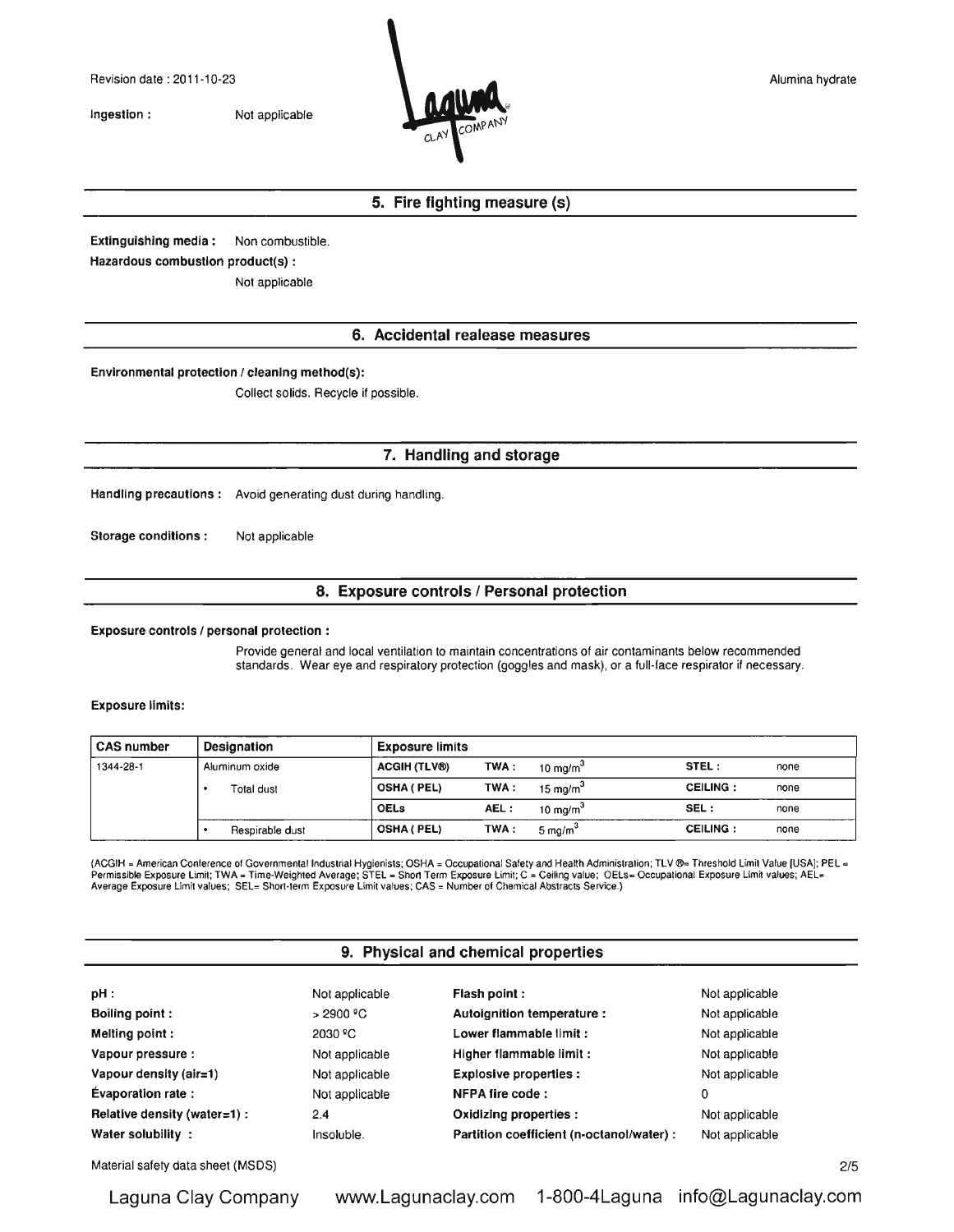Revision date: 2011-10-23

Odour threshold: Not determined



# **10. Stability and reactivity**

Stable (yes/no) : Yes

Conditions and material to avoid:

Not applicable

Hazardous decomposition product(s) :

Not applicable

### **11. Toxicological information**

## **Acute effects :**

| Inhalation:   | Inhalation of high concentrations of these nuisance particulates can result in mild irritation of the respiratory tract. |
|---------------|--------------------------------------------------------------------------------------------------------------------------|
| Skin contact: | May cause irritation.                                                                                                    |
| Eyes contact: | May cause irritation through mechanical abrasion.                                                                        |
| Ingestion:    | Not applicable                                                                                                           |

## **Chronic effects:**

#### Medical conditions aggravated by exposure to the product:

|                        | Not applicable                                                                                                                                               |  |  |
|------------------------|--------------------------------------------------------------------------------------------------------------------------------------------------------------|--|--|
| Carcinogenicity:       | None of the ingredients present at concentrations equal to or greater than 0.1% are listed as a carcinogen or<br>potential carcinogen by IARC, NTP or OSHA.  |  |  |
|                        | [IARC = International Agency for Research on Cancer; NTP = National Toxicology Program (USA); OSHA = Occupational Safety and Health<br>Administration (USA)] |  |  |
| Mutagenicity:          | No data available.                                                                                                                                           |  |  |
| Reproductive toxicity: |                                                                                                                                                              |  |  |
|                        |                                                                                                                                                              |  |  |

No data available.

### **12. Ecological information**

Ecotoxiclty: Aluminum oxide and its various chemical forms, such as alpha, beta, gamma, alumina hydrate and aluminum hydroxyde do not present any hazard for the environment.

Mobility: No data available.

Persistance/ biodegradability:

No data available.

Bioaccumulation : No data available.

### **13. Disposal considerations**

#### Methods of disposal:

Recycle if possible. This substance is inert and does not require special disposal methods. Dispose of waste in accordance wilh federal, state, or local regulations.

### **14. Transport information**

Material safety data sheet (MSDS) 3/5

Laguna Clay Company www.Lagunaclay.com 1-800-4Laguna info@Lagunaclay.com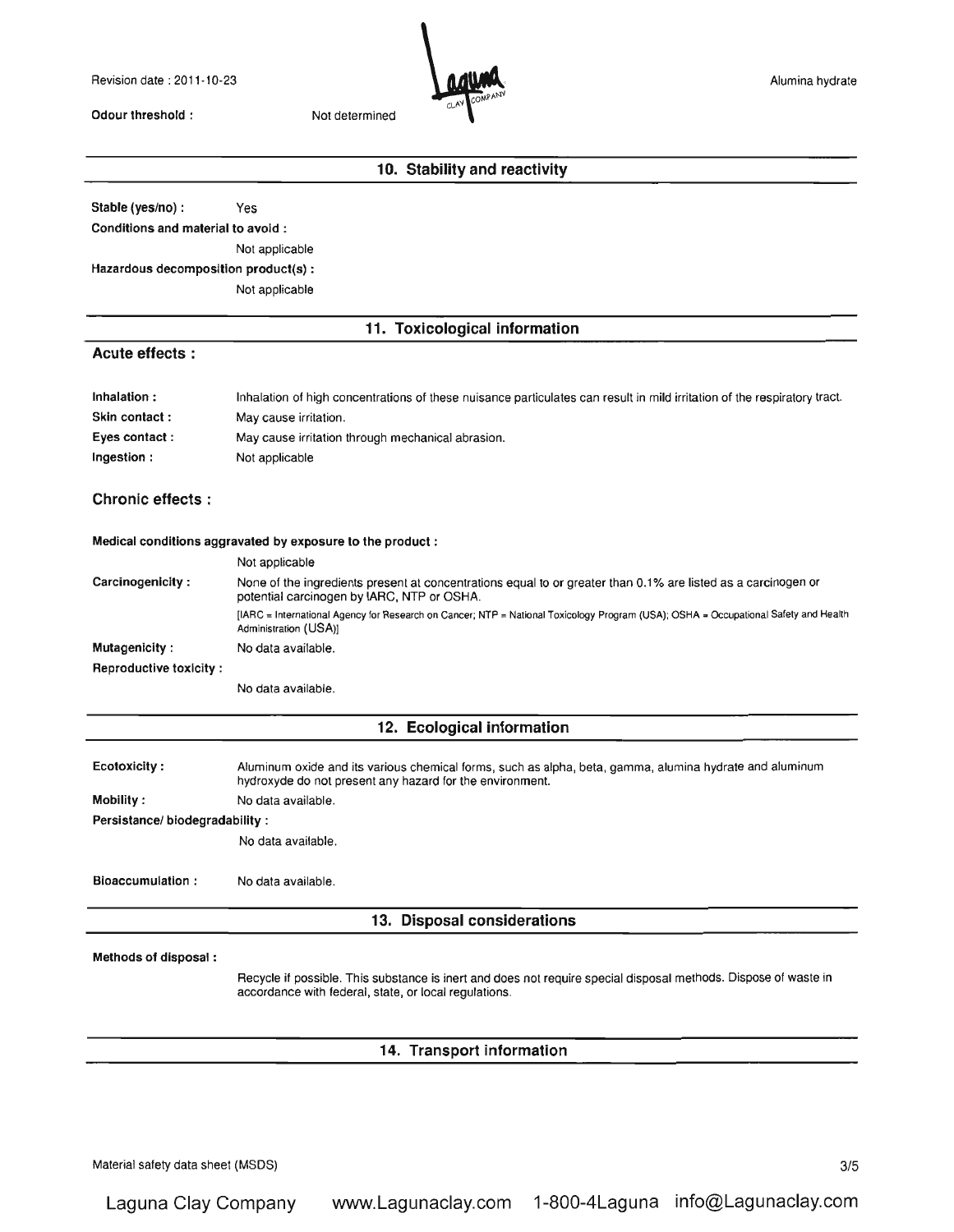Revision date: 2011-10-23 Alumina hydrate and the state of the state of the state of the state of the state of the state of the state of the state of the state of the state of the state of the state of the state of the sta



TDGR: not regulated; ADR : not regulated ;CFR 49: not regulated; IMO: not regulated; ICAO: not regulated; lATA: not regulated.

(TDGR • Transport of Dangerous Good Regs.(Canada). ADR: European agreement relative to international transport of dangerous goods by road. CFR 49 = Code of Federal Regs.(USA). IMO = International Maritime Organization. ICAO = International Civil Aviation Organization. IATA = International Air Transport Association.)

### 15. Regulatory information

#### Canadian regulation:

WHMIS classification:

Not controlled WHMIS: Working Hazardous Material Information System.

#### **NPRI [Canada]**

This product is not subject to the mandatory reporting requirements of the National Pollutant Release Inventory (NPRI) pursuant to the Canadian Environmental Protection Act (CEPA).

#### European Union classification:

Not classified Warning symbol(s) : None Risk phrase(s) : None Safety phrase(s) : None

USA regulation(s) :

#### **Section 313 Supplier Notification**

This product does not contain any chemicals in concentrations subject to the reporting requirements of section 313 of the Emergency Planning and Community Right-To-Know Act of t986 (Title III of SARA) and of 40 CFR 372.

### TSCA· DSL [USA· Canada!

This substance or all the ingredients of this product are on the Domestic Substances List (DSL - Canadian Environmental Protection Act [Canada]) as well as on the Chemical Substances Inventory of the Toxic Substances Control Act (TSCA Inventory [USA]). The presence on these lists does not require any legal reporting.

### 16. Other information

National Fire Protection Agency (NFPA) codes - (Health, flammability, reactivity) : 0, 0, 0

Hazardous Material Information System (HMIS)- (Health, flammability, reactivity) : 0, 0, 0

Product grades available by manufacturer (this list may be incomplete) :

| <b>MANUFACTURER</b>                                                                              | <b>GRADES</b>                                                  | <b>MANUFACTURER</b>                                                  | <b>GRADES</b>                                                                                                           |
|--------------------------------------------------------------------------------------------------|----------------------------------------------------------------|----------------------------------------------------------------------|-------------------------------------------------------------------------------------------------------------------------|
| <b>Rio Tinto Alcan</b><br>Jonquière Works<br>P.O Box 1500<br>Jonquière, Québec<br>Canada G7S 4L2 | H-10, H-10 Filtercake.<br>Série Onyx Premier,<br>Série WH & WP | <b>Rio Tinto Alcan</b><br>Gardanne Works<br>13541 Gardanne<br>France | AH500 / AH950 / AHN/<br>SH500 / SH600 / SH950 /<br>SH30 / SH80 / SH100 /<br>SH150 / SH300 / SHN/<br>IGAL <sub>6</sub> . |

Although the Information In this SOS was obtained from sources which we believe to be reliable, It cannot be guaranteed. In addition, this Information may be used In a manner beyond our knowledge or control. The Information Is therefore provided for advice purposes only, without any representation or warranty express or Implied.

This safety data sheet is in accordance whit WHMIS, directives 2001/58/CE and AINSI Z400.1-2003.

| Date of the previous revision: | 2008-04-15 |  |
|--------------------------------|------------|--|
|                                |            |  |

Material safety data sheet (MSDS)

4/5